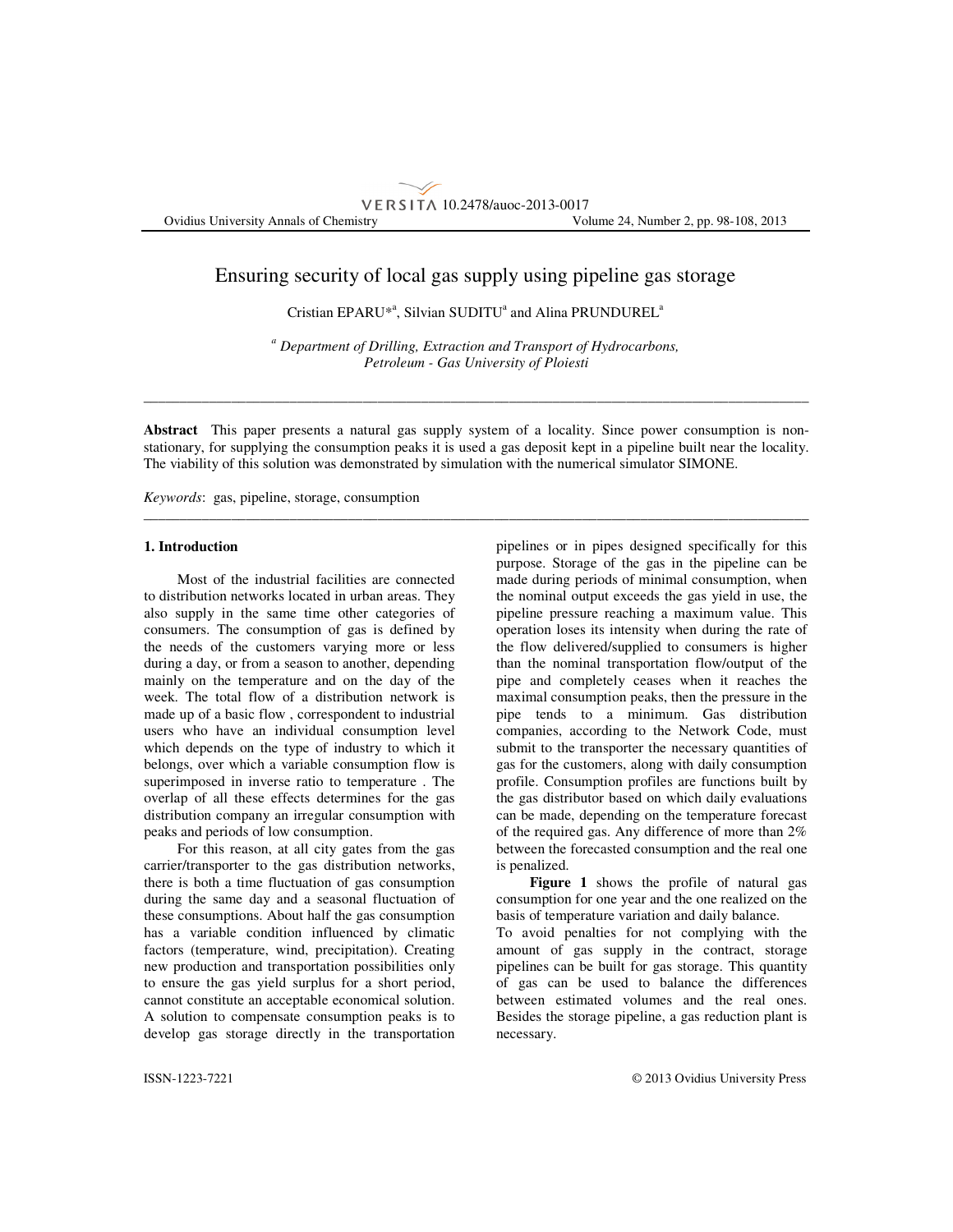

**Fig.1** Sectional/Profiled consumption for a certain category of gas consumers

## **2. Presentation of the solution for gas storage within a pipeline, to balance peak loads**

The solution for gas storage in the pipe was studied by creating a model using SIMONE simulator. The model is formed by the gas pipe which supplies a large consumer such as a city, four pipelines for gas storage, a gas controlling device to co-ordinate the taking-over of the gas from the storage pipeline and a reduction plant. The scenario reflects the situation in which during periods of minimal consumption the gas is stored in a pipe through a reduction station, so it can then be extracted when the gas consumption reach an hourly peak. For this we started from a distribution pipeline linking a SRM through which TRANSGAZ delivers gas to a distributor (e.g. GDF Suez) to a large consumer (City X) (**Fig.2**).



**Fig.2** Scheme for gas storage in the pipeline, realized using SIMONE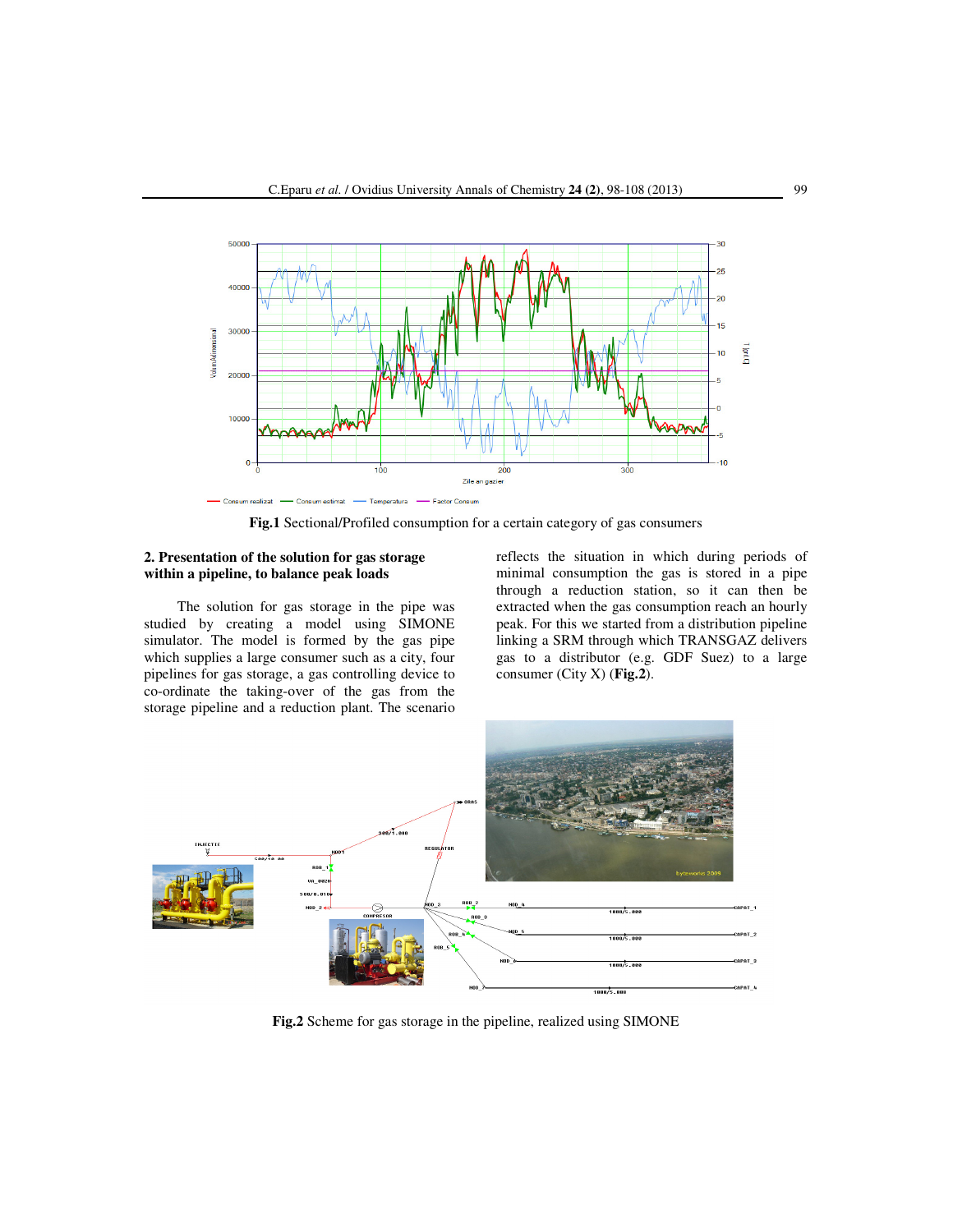#### **3. Description of the simulation scenario**

The simulation was performed for a typical day in which the gas consumption was variable. In **Fig. 3** you can see exactly how the system is operated/used, respectively the times when the controlling device/ regulator is programmed to open/start in order to meet the consumption peaks and when it is scheduled to start the compressor in order to restore pressure within the storage pipeline. To stop the compressor, a maximum value of the pressure in the storage pipe is disposed. When this value is achieved the compressor shuts down

The simulation was made taking into account the hourly consumption affected by the needs of each client, modeled through a consumption profile. **Table 1** presents the values of consumption profile based on time.

# **4. The simulation results**

 The simulation results show the viability of using the solution of gas storage in the pipeline to cover peak loads. As shown in the analysis of the results the reduction plant is operating intermittently to restore the supply of pipeline gas when the gas consumptions are low.

**Figures 4** and **5** present the pressure variation and respectively the gas yield in the injection point in the distribution system represented by the SRM. One can easily see the irregularity of the flow as it enters the pipeline.

| Time     | Condition Object |                  | Type                  | Parameter                    | Value  | Unit                    | Source | Commi |
|----------|------------------|------------------|-----------------------|------------------------------|--------|-------------------------|--------|-------|
|          |                  | <b>INJECTIE</b>  | NS Supply node        | <b>PSET Set pressure</b>     | ٠      | barg                    |        |       |
|          |                  | ORAS             | NO Node               | O Supply Offisice            | P1*50. | 1000 Nm <sup>3</sup> /h |        |       |
| $0 - 00$ |                  | <b>COMPRESOR</b> | CS Compressor station | SM Flow-rate setpoint        | 40     | 1000 Nm <sup>3</sup> /h |        |       |
| $0-00$   |                  | <b>REGULATOR</b> | CV Control valve      | <b>OFF Close</b>             |        |                         |        |       |
| 6:00     |                  | <b>COMPRESOR</b> | CS Compressor station | OFF Close                    |        |                         |        |       |
| 6:00     |                  | <b>REGULATOR</b> | CV Control valve      | SPO Output pressure setpoint |        | barg                    |        |       |
| $8 - 00$ |                  | ROB <sub>1</sub> | VA Value              | ON Open                      |        |                         |        |       |
| 10-00    |                  | <b>REGULATOR</b> | CV Control valve      | OFF Close                    |        |                         |        |       |
| 10:00    |                  | <b>COMPRESOR</b> | CS Compressor station | SM Flow-rate setpoint        | 20     | 1000 Nm <sup>3</sup> /h |        |       |
| 13:00    |                  | <b>COMPRESOR</b> | CS Compressor station | OFF Close                    |        |                         |        |       |
| 13:00    |                  | <b>REGULATOR</b> | CV Control valve      | SM Flow-rate setpoint        | 15     | 1000 Nm <sup>1</sup> /h |        |       |
| 14:00    |                  | <b>COMPRESOR</b> | CS Compressor station | SM Flow-rate setpoint        | 15     | 1000 Nm <sup>1</sup> /h |        |       |
| 14:00    |                  | <b>REGULATOR</b> | CV Control valve      | OFF Close                    |        |                         |        |       |
| 15:00    |                  | <b>COMPRESOR</b> | CS Compressor station | SM Flow-rate setpoint        | 20     | 1000 Nm <sup>3</sup> /h |        |       |
| 17:00    |                  | <b>COMPRESOR</b> | CS Compressor station | OFF Close                    |        |                         |        |       |
| 17:00    |                  | <b>REGULATOR</b> | CV Control valve      | SM Flow-rate setpoint        | 10     | 1000 Nm <sup>1</sup> /h |        |       |
| 20:00    |                  | <b>REGULATOR</b> | CV Control valve      | SM Flow-rate setpoint        | 15     | 1000 Nm <sup>3</sup> /h |        |       |
| 21:00    |                  | <b>REGULATOR</b> | CV Control valve      | SM Flow-rate setpoint        | 20     | 1000 Nm <sup>3</sup> /h |        |       |
| 23:00    |                  | <b>COMPRESOR</b> | CS Compressor station | SM Flow-rate setpoint        | 10     | 1000 Nm <sup>3</sup> /h |        |       |
| 23:00    |                  | <b>REGULATOR</b> | CV Control valve      | OFF Close                    |        |                         |        |       |

**Fig.3** Working scenario for the simulation

| <b>Table 1</b> the values of consumption profile based on time. |  |       |       |                                                                                 |  |    |    |    |  |               |       |       |       |
|-----------------------------------------------------------------|--|-------|-------|---------------------------------------------------------------------------------|--|----|----|----|--|---------------|-------|-------|-------|
| Hour                                                            |  |       |       |                                                                                 |  |    |    |    |  |               | 10    |       | 12    |
| <b>Profile</b> $ 0.777$                                         |  | 0.76  | 0.769 |                                                                                 |  |    |    |    |  | 1.129         | 1.125 | 1.077 | 1.037 |
|                                                                 |  |       |       |                                                                                 |  |    |    |    |  |               |       |       |       |
| Hour                                                            |  | 14    |       | 16                                                                              |  | 18 | 19 | 20 |  | 22            |       | 24    |       |
| <b>Profile</b> $ 1.047$                                         |  | 1.051 | 1.060 | $\vert 1.057 \vert 1.110 \vert 1.151 \vert 1.160 \vert 1.121 \vert 1.071 \vert$ |  |    |    |    |  | $0.993$ 0.926 |       | 0.9   |       |

**Table 1** the values of consumption profile based on time.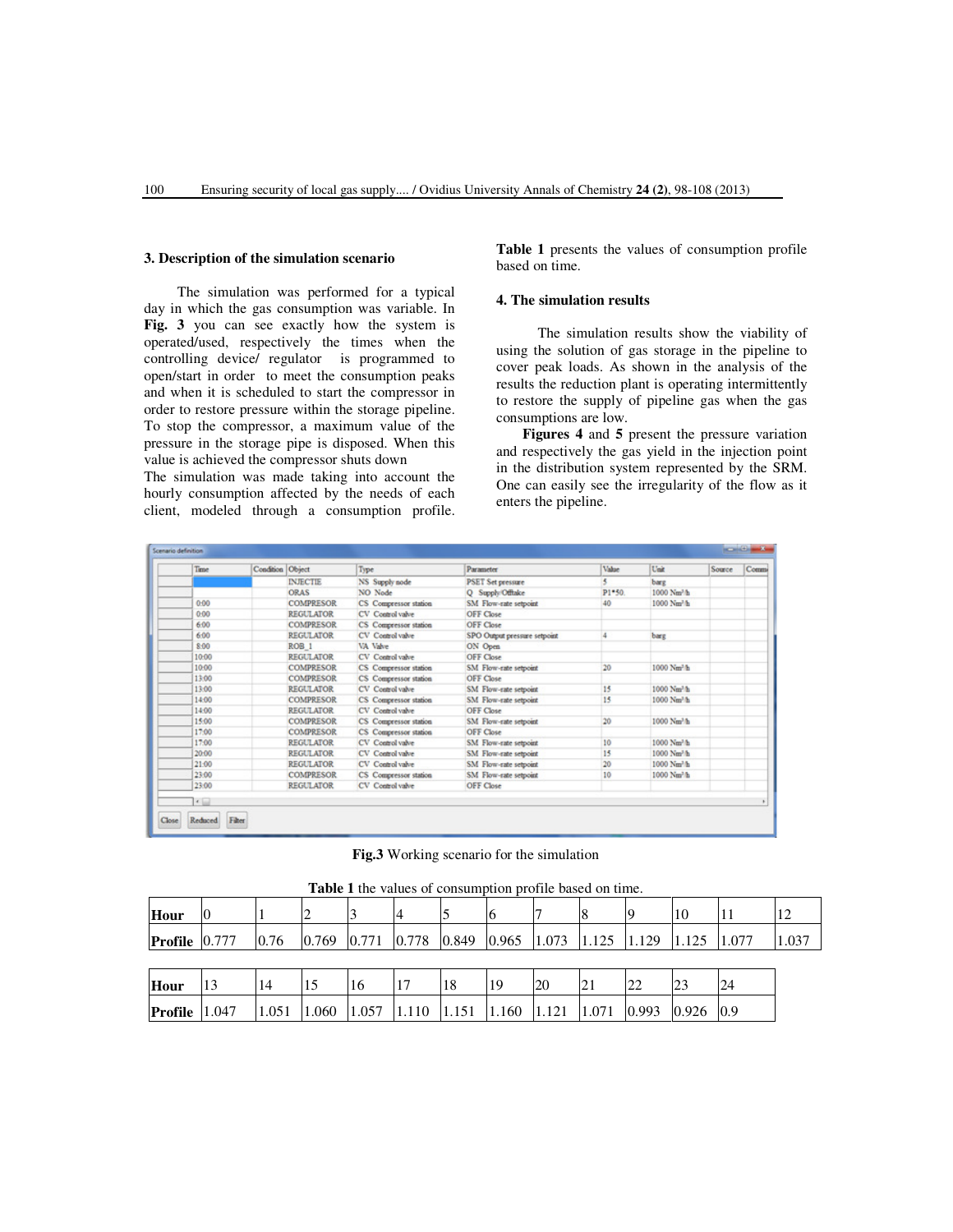

**Fig. 4** The variation of the intake pressure in the proposed scenario



**Figures 6** and **7** present the variations of pressure and flow at the Consumer. The output of the system follows the consumption profile. The starting quest was the one of the two consumption peaks which can be observed in Fig. 7.

In order to compensate/ balance the peak demands, the regulator opens/starts when needed and uses the gas from the pipe storage. The operation mode of the regulator is shown in Figure 8. The pressure values before and after the regulator are shown in **Fig. 9.** The gray color represents the gas pressure before the regulator (in the storage pipe) and the blue color represents the pressure after the regulator.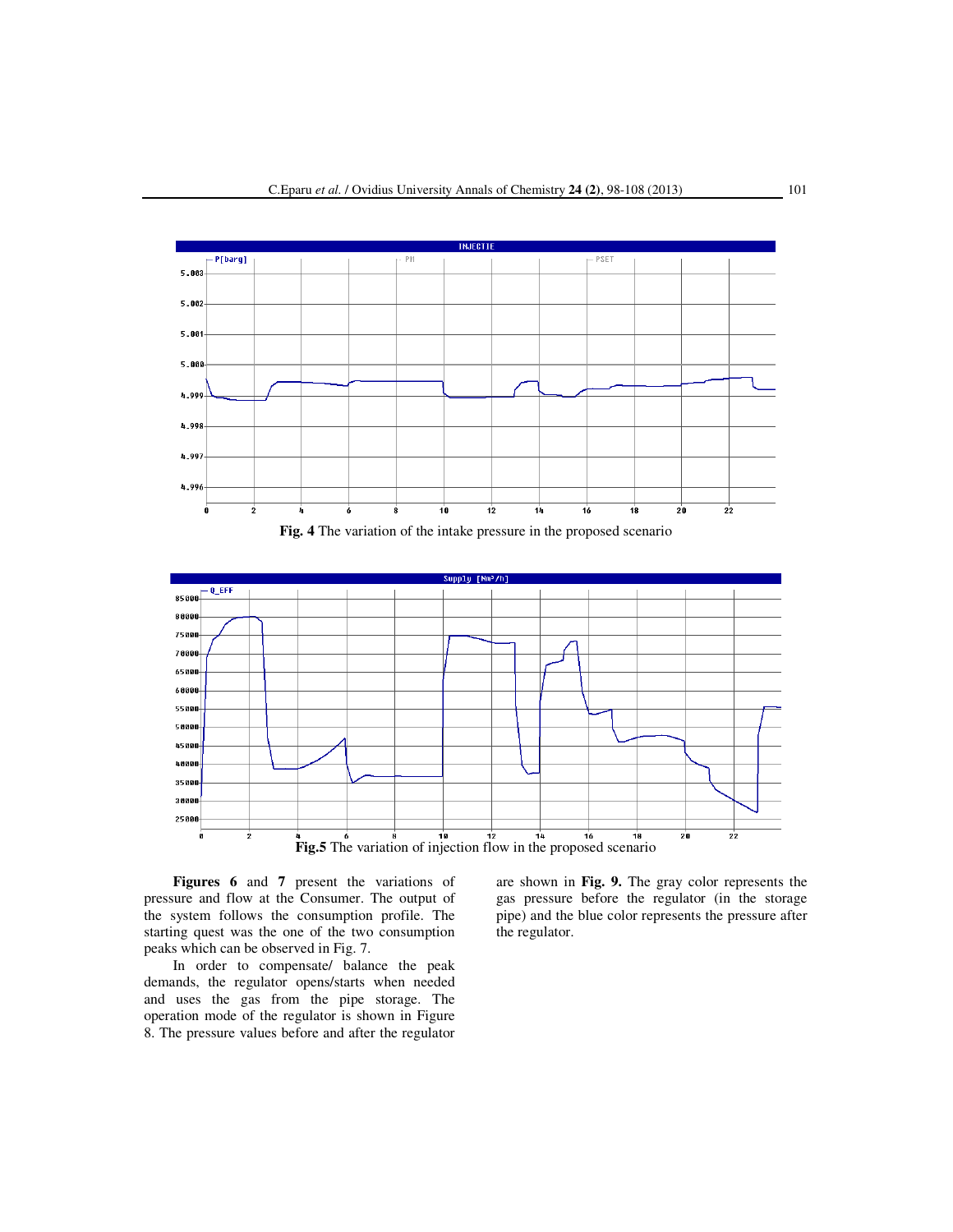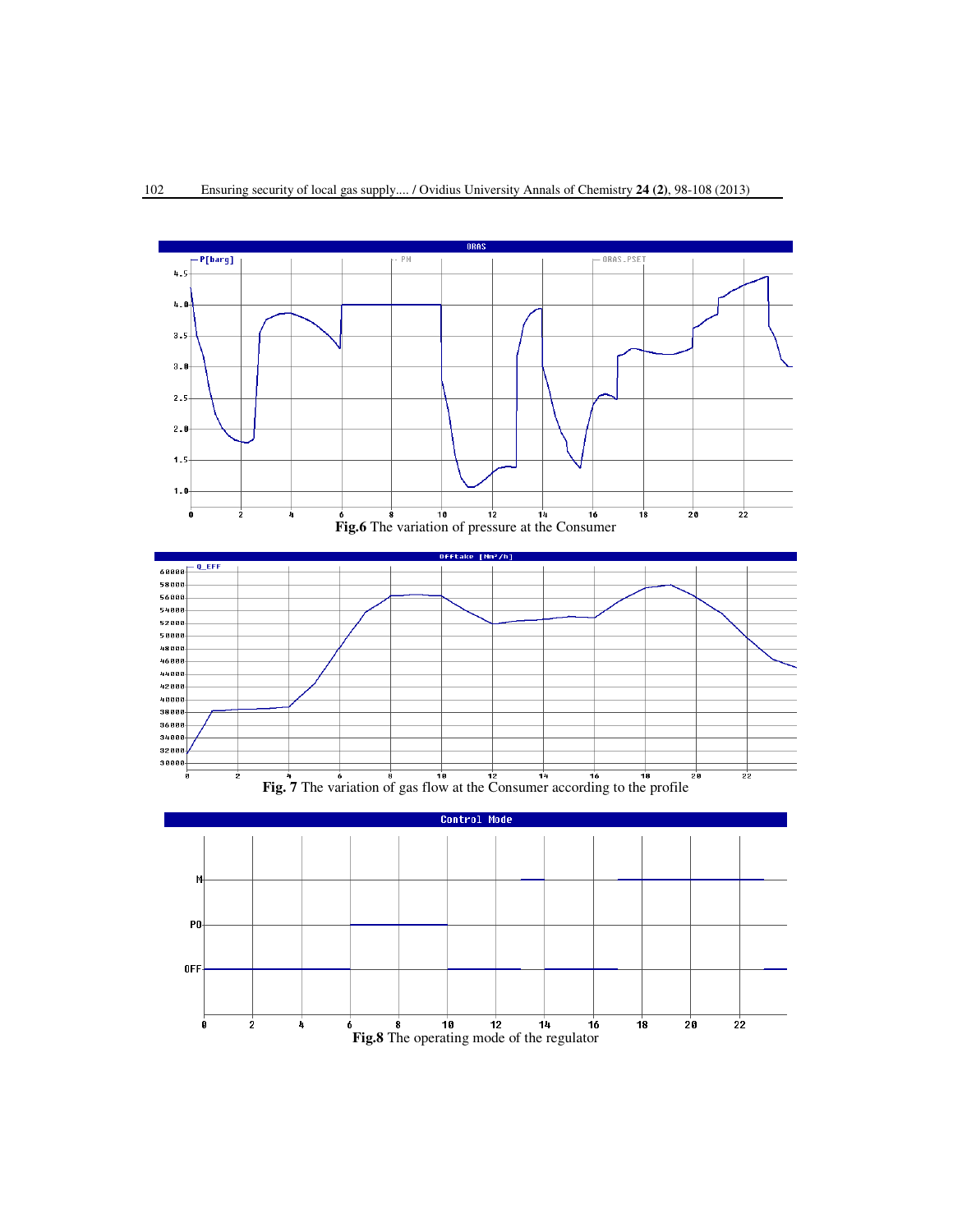

The gas yields/flows extracted from the pipeline can be seen in **Fig. 10** (red is the color for disposed

boundaries), and **Fig. 11** presents the rates of the gas through the pressure-controller/ regulator.





**Fig.11** The variation of the flow rate through the regulator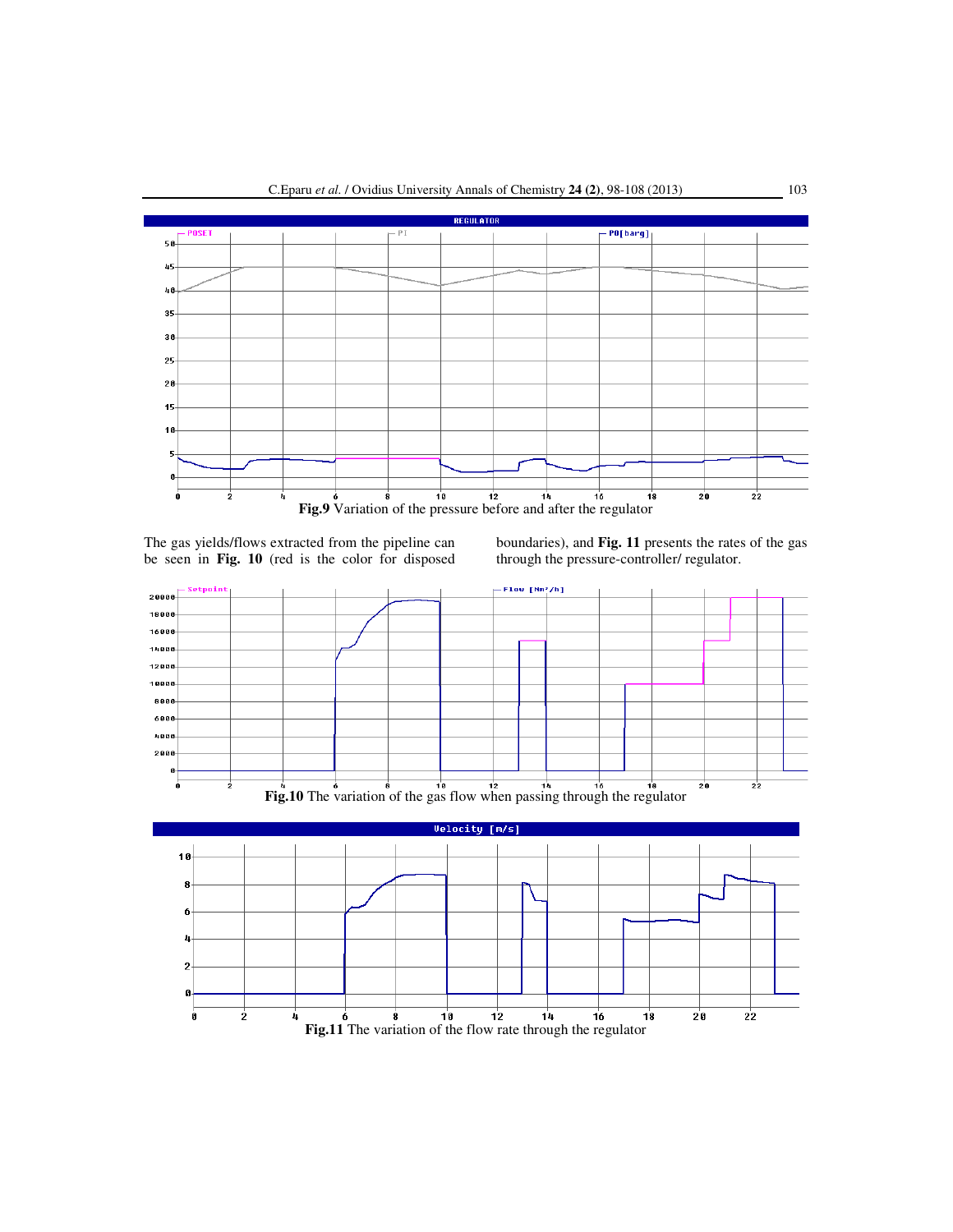When the gas flow used in the town is small, the gas can be stored using a reduction plant. Therefore, its operating mode will be intermittent. The operation mode of the plant is shown in **Fig. 12**, and the variation of suction and discharge / lifting pressure of the compressor is shown in **Fig. 13.**



**Fig.12** Operation mode of the reduction plant



**Fig. 14** presents the compressed gas flow. It can be observed that although between 3 and 4 o' clock, respectively 4 and 6 o'clock 6 it was supposed to store  $40,000$  Nm<sup>3</sup> / h, respectively  $45000$  Nm<sup>3</sup> / h (red line) because the storage pipeline had reached a maximum pressure, the station/ plant stopped. The same thing happens between the 15 and 17 p.m.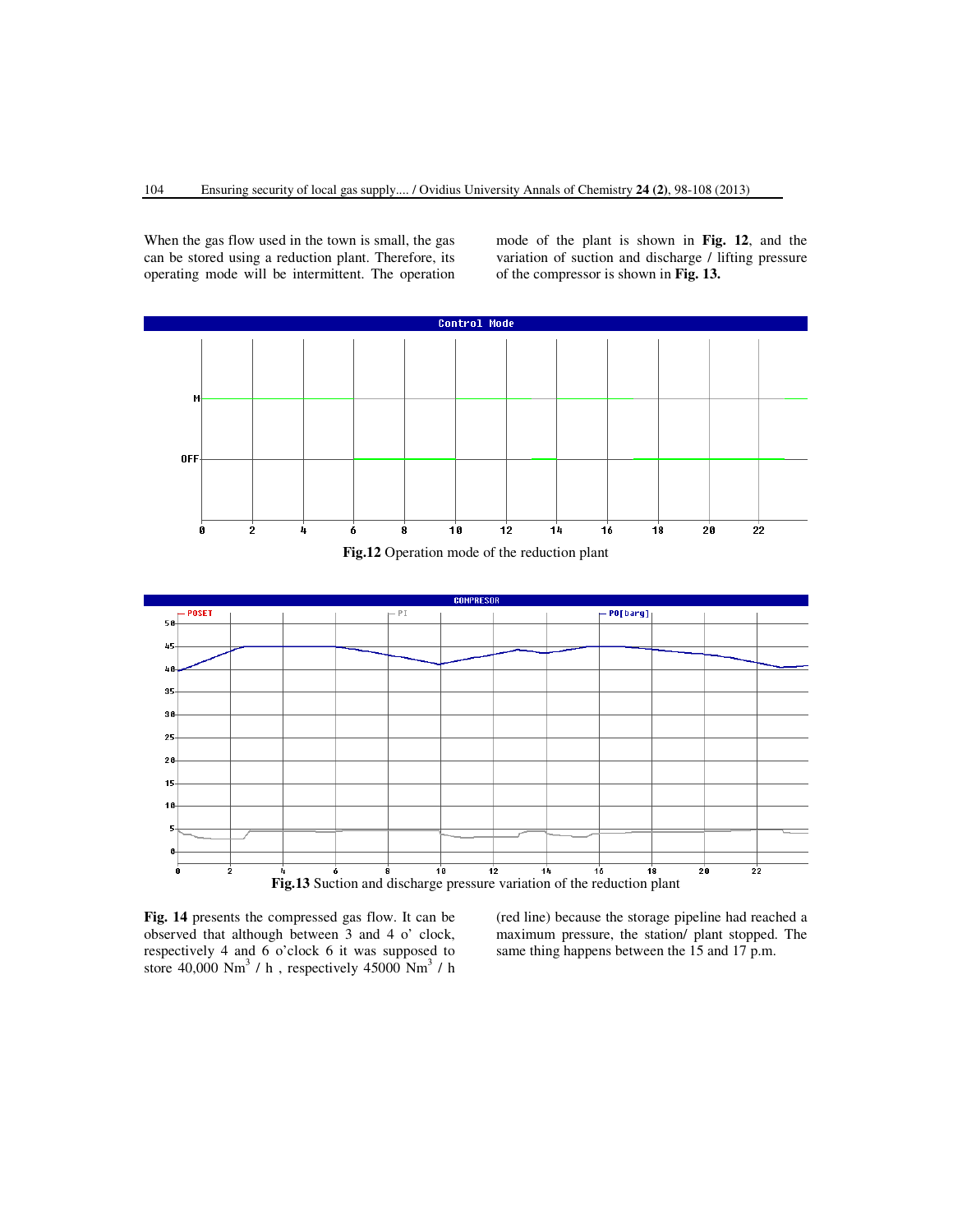

The following, are some graphics specific for the reduction plant. **Figure 15** shows the changes in the compression ratio, **Fig. 16** presents the necessary power and **Fig. 17** the amount of fuel consumed by the reduction plant.



**Fig.17** The variation of fuel consumption of the reduction plant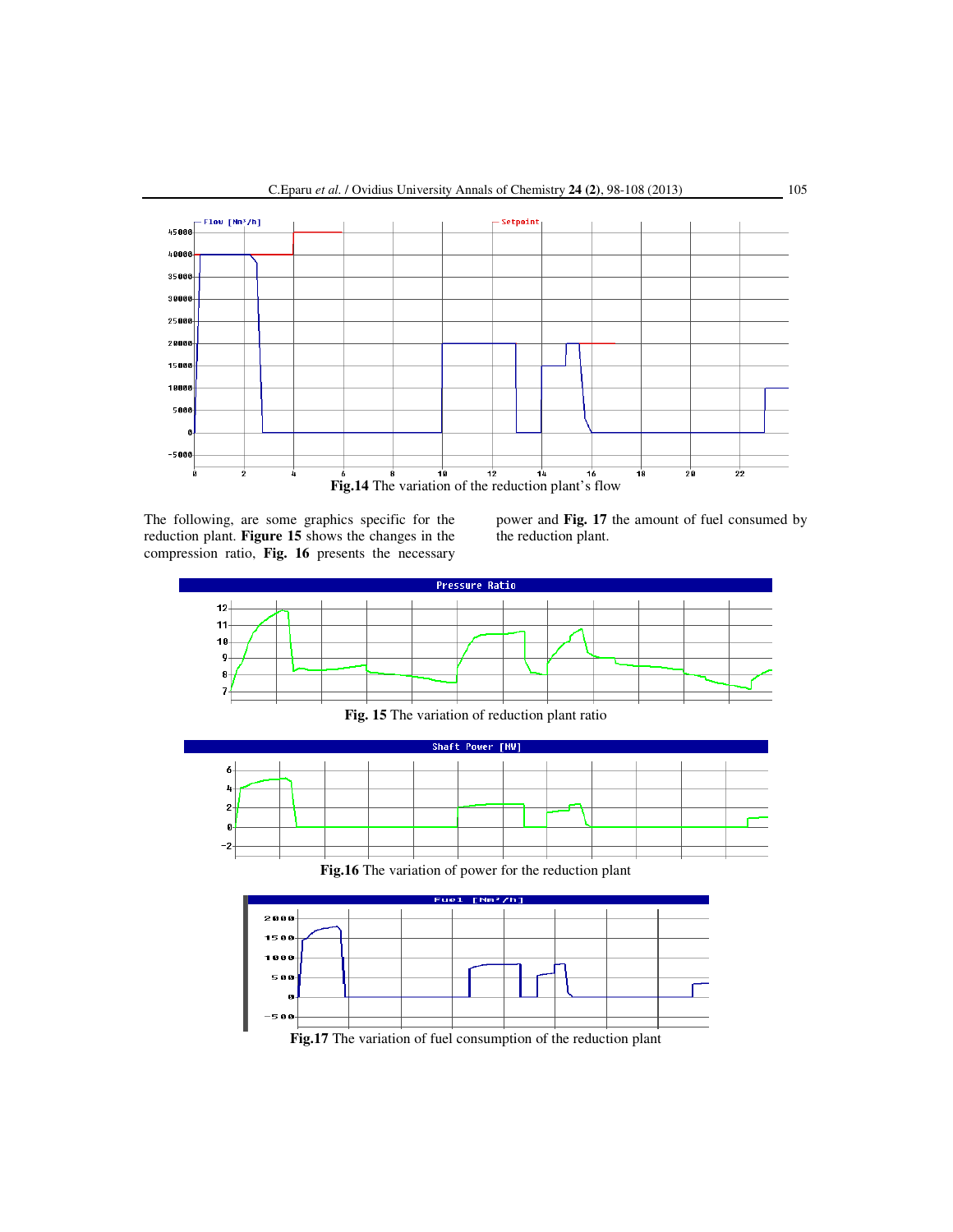To have a complete picture of the process there are presented some aspects concerning the storage pipe. Thus, **Fig. 18, 19** and **20** present the pressure, intake gas flow and the flow rate inside the pipe.



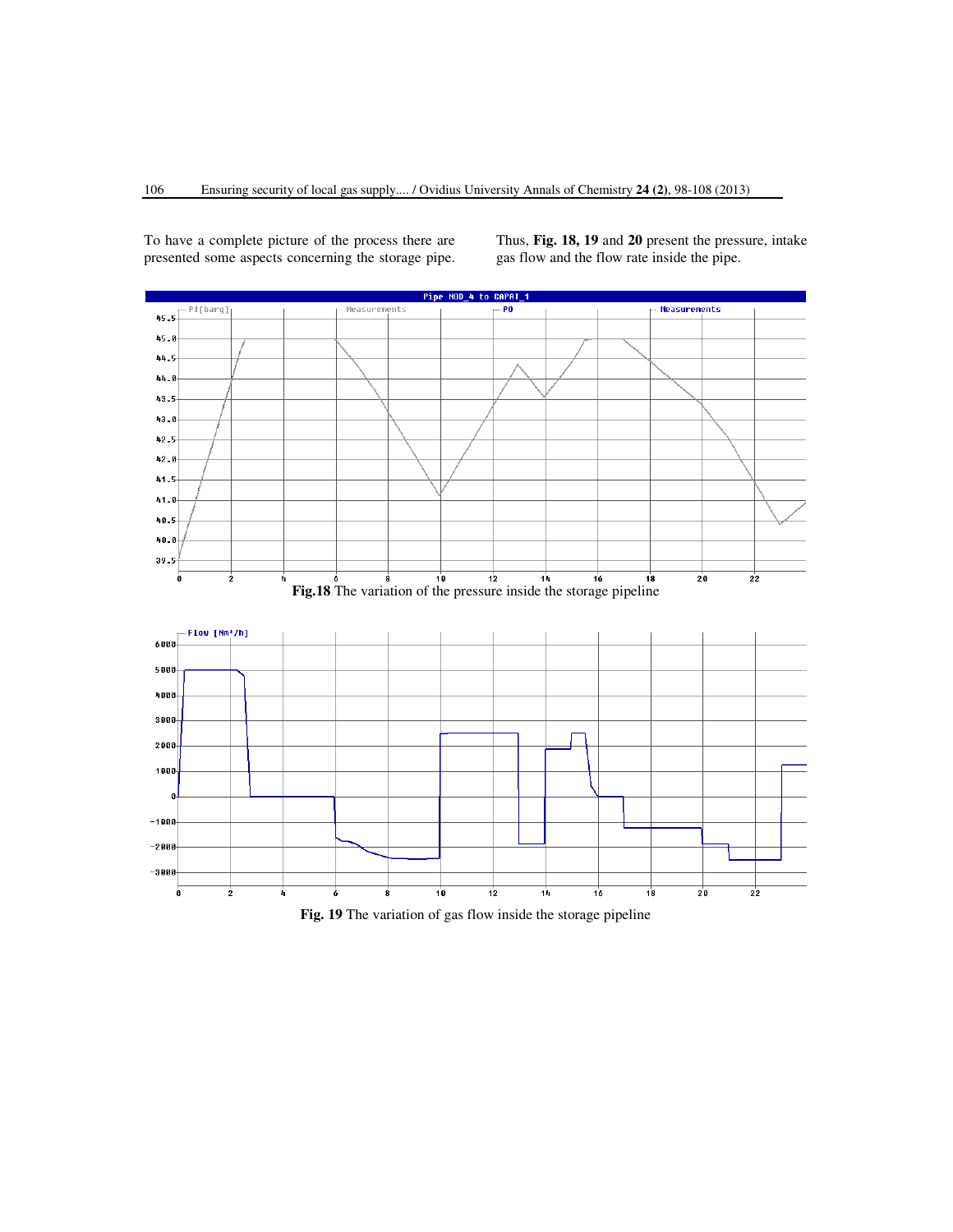

**Fig. 21** The variation of the parameters for the pipes constituting the storage pipeline at 21:30

**Fig. 21** presents a summary for the storage pipe at a certain time. One can see the amount of gas stored at  $21:30(718,040 \text{ Nm}^3)$ .

 Since storage pipe is used to offset/ balance the peak demands ( consumption peaks ), its parameters (pressure, stored capacity etc.) will change every

time you extract gas from the pipe or when the reduction plant is started in order to restore the pressure. It was therefore considered necessary to present the variation of gas volume stored in the pipe (**Fig.22**).



**Fig. 22**The variation of gas volume in the storage pipeline